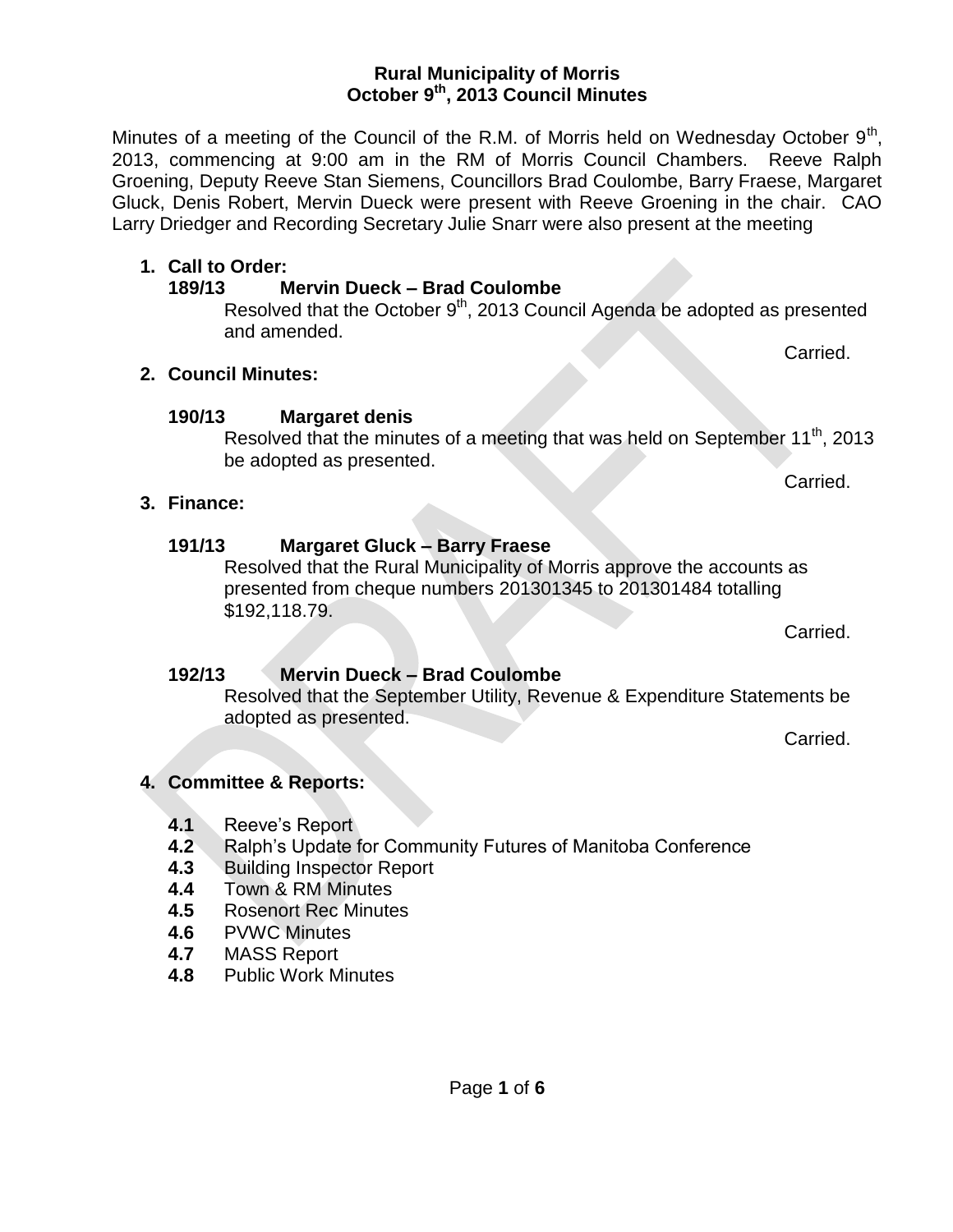## **194/13 Denis Robert – Brad Coulombe**

Be It Resolved that the RM of Morris enter into an employment agreement with Mr. Don Harder to provide short term consulting and management services to our Public Works Department starting immediately and ending sometime in Spring of 2014;

And Further Be It Resolved that the rate of remuneration be set at \$32.25 per hour plus applicable benefits;

And Further Be It Resolved that for those instances where he is required to use his personnal vehicle for municipal services that he will be reimburesed at the current rate for mileage.

## **5. Action Correspondence:**

## **5.1 Manitoba Agricultural Societies Conference**

## **195/13 Denis Robert - Brad Coulombe**

Resolved that the RM of Morris send Councillor Margaret Gluck to the Manitoba Agricultural Societies Conference on October 26<sup>th</sup> & 27<sup>th</sup>, 2013 in Brandon, MB.

Carried.

## **5.2 Capital I Industries Quote for Quick Attach mechanism.**

At this time there was consensus not to proceed with the purchase.

## **5.3 Dekalb Sponsorship Request**

Council reviwed the request as presented and was not in favour of continuing sponsorship of this event.

Council is in support of curling, however would like to support items with a more "local flavour".

We should contact the Curling Club Executive to obtain input.

## **5.4 Darcon Enterprices outstanding taxes**

## **196/13 Barry Fraese – Denis Robert**

Resolved that the RM of Morris cancel the outstanding taxes and associated penalties in the amount of \$70.94.

Carried.

## **6. Delegation/s: 10:00am**

#### **6.1 Public Notice: By-law 1698/13 Development Amendment** From "AR" TO: "GD Pt. of N.E. 1/4 Sec. 6-5-1W Lot 2 of Plan 20585/ Lowe Farm

## Page **2** of **6**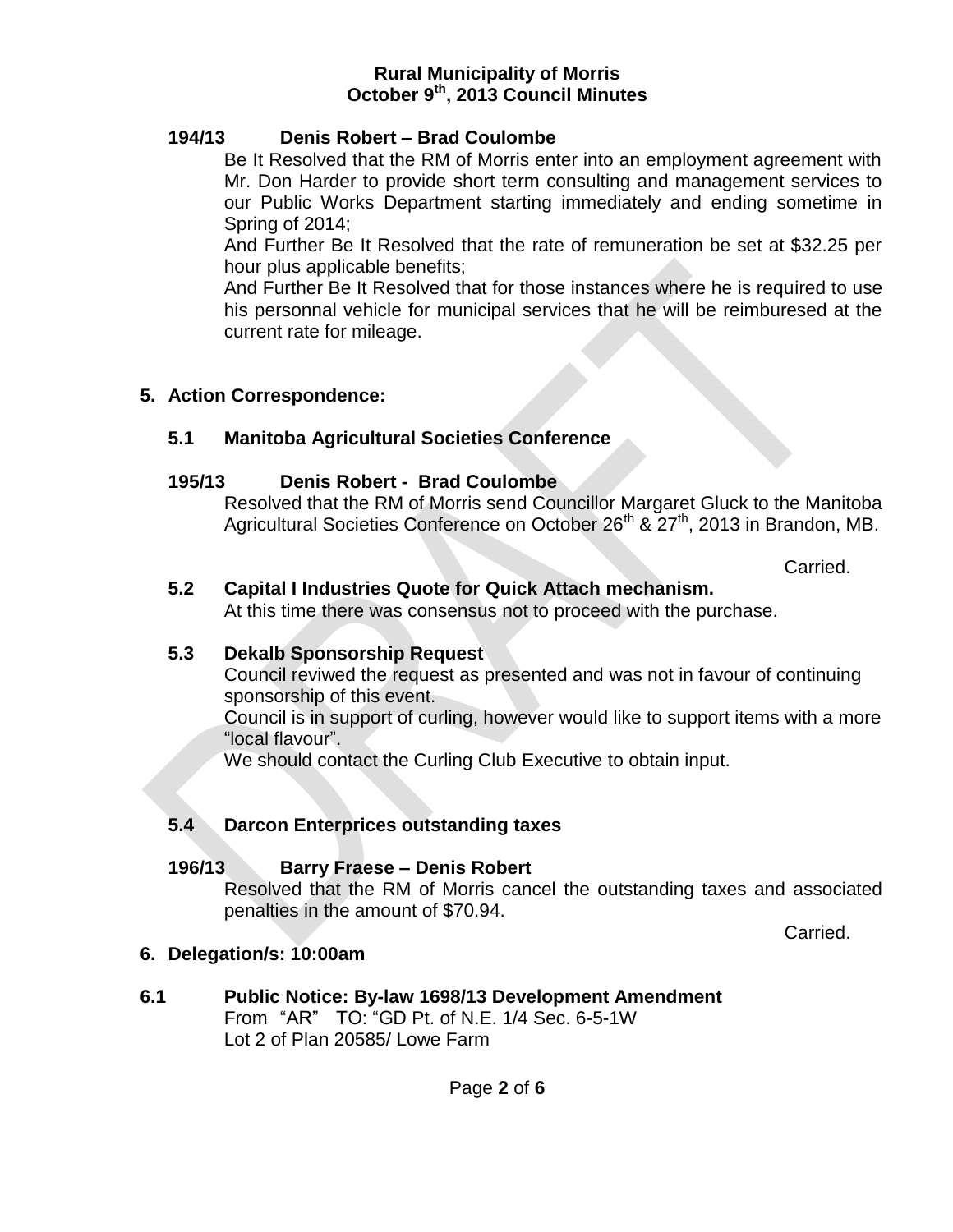## **197/13 Stan Siemens – Barry Fraese**

Resolved that the RM of Morris give second reading to By-Law 1698/13, Being a By-law of the RM of Morris to amend the RM of Morris Development Plan Bylaw No.1580/04, As Amended.

Carried.

## **198/13 Brad Coulombe – Margaret Gluck**

Resolved that the RM of Morris give third reading and pass By-Law 1698/13, Being a By-law of the RM of Morris to amend the RM of Morris Development Plan By-law No.1580/04, As Amended.

**In favor:** Reeve Ralph Groening and Councillors Stan Siemens Brad Coulombe, Barry Fraese, Margaret Gluck, Denis Robert and Mervin Dueck Opposed: 0 Abstained: 0

Carried.

## **6.2 11:20am - Building Inspector**

Ed Penner gave Council an update on his report. He informed us that the Schellenberg's are planning construction for 4 four plexes in their Sunburst subdivision.

## **6.3 11:30am – Public Works Report Frank Schettler**

## **Drain:**

- 2 ½ miles left by Pleasant Valley road. By the end of october

## **Mowing:**

- Week left on gravel roads.
- Entire RM should be done in one month.

## **Roads:**

- Ktec: They will cover the cost to fix road. They are hiring Lavalee Gravel and they will cover all costs.
- **7. Other Business:** Council had brief discussions on the following items:
- **7.1** Website Analytics.
- 7.2 Event Calendar.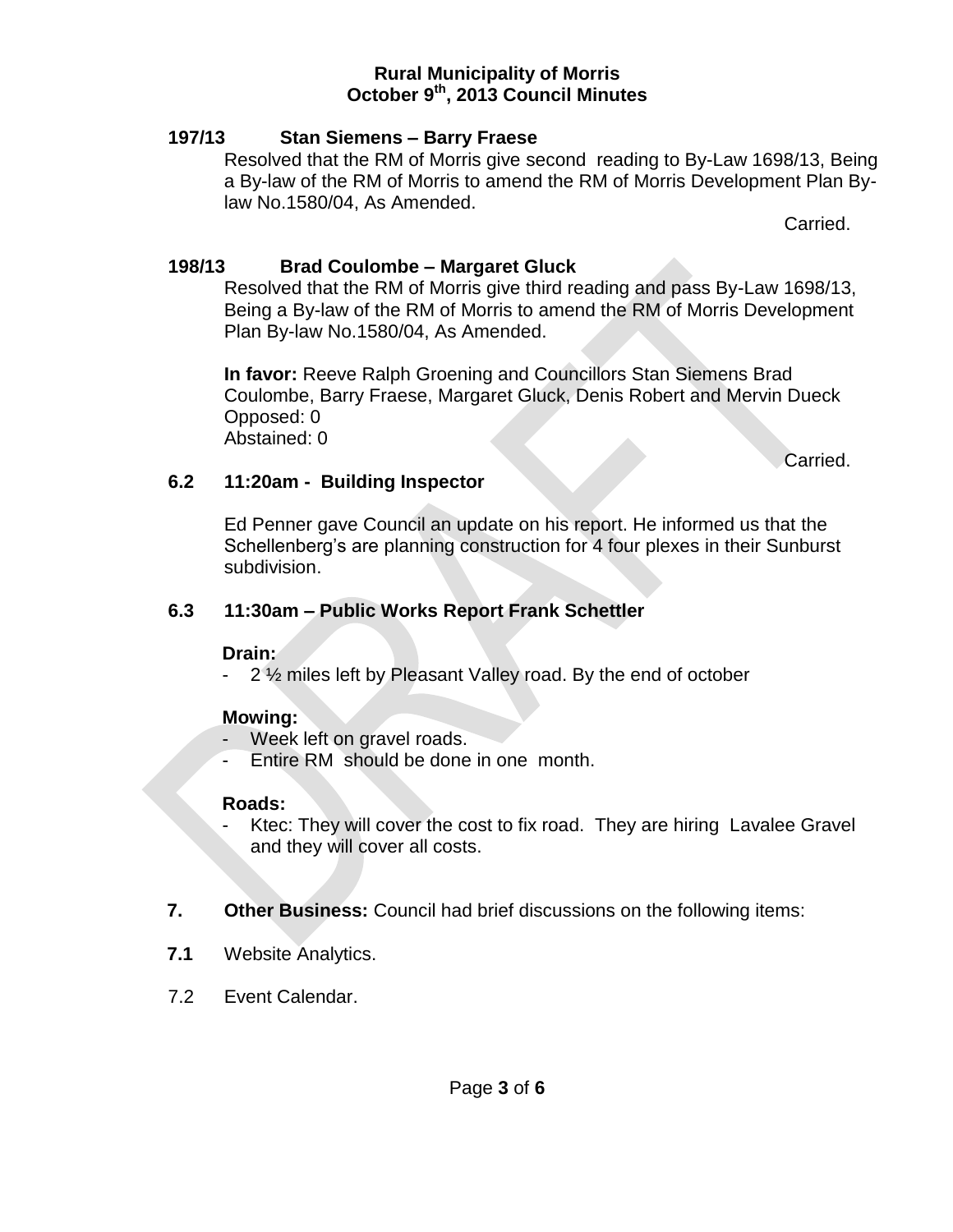**7.3** Caveats Removed in Rosenort:

## **199/13 Denis Robert – Barry Fraese**

Be it Resolved That we authorize our solicitor to remove the following Caveats from certain properties in Rosenort:

- Development Agreement between the Rural Municipality of Morris and the Rosenort Development Corporation Limited signed on July 18<sup>th</sup>, 1979; and
- Schedule "A" Development and Building Restrictions registered in February of 1996.

Carried.

**7.4** Street light update:

Larry sent a letter to Mantioba Hydro asking where they are at with the installation of street lights.

**7.5** Landfill insurance:

With the fire on the Rosenort Landfill loader, we are currently in need of a different machine. We have reported the damage to our insurance company and are currently awaiting further information from them.

**7.6** Eden Foundation:

## **200/13 Barry Fraese – Margaret Gluck**

Resolved that the RM of Morris donate \$250.00 to the Eden Foundation.

Carried.

## **8. Information Correspondence:**

| <b>Correspondence</b>          | <b>Subject</b>                                              |
|--------------------------------|-------------------------------------------------------------|
| 8.1 Rosenort School            | Donation for book fair.                                     |
| 8.2 Minister of Local Gov.     | Municipal road improvement program.                         |
| 8.3 Community Futures          | Thank you letter.                                           |
| 8.4 Minister of Infrastructure | Acknowledment of letter received in                         |
|                                | support letter of Lavalle bridge closure.                   |
| 8.5 Boundary Trails            | Invitation to Fundraiser Banquet.                           |
| 8.6 Valley Regional Library    | Thank you letter for 50th anniversay book -<br>MB Stampede. |
| 8.7 Minister of Infrastructure | Two new funding program for Urban Hwy &                     |
|                                | Commercial Infrastructure.                                  |
| 8.8 Bruce Gregory Law          | Subidivision- Goossen Dr. 4152-12-5813<br>completed.        |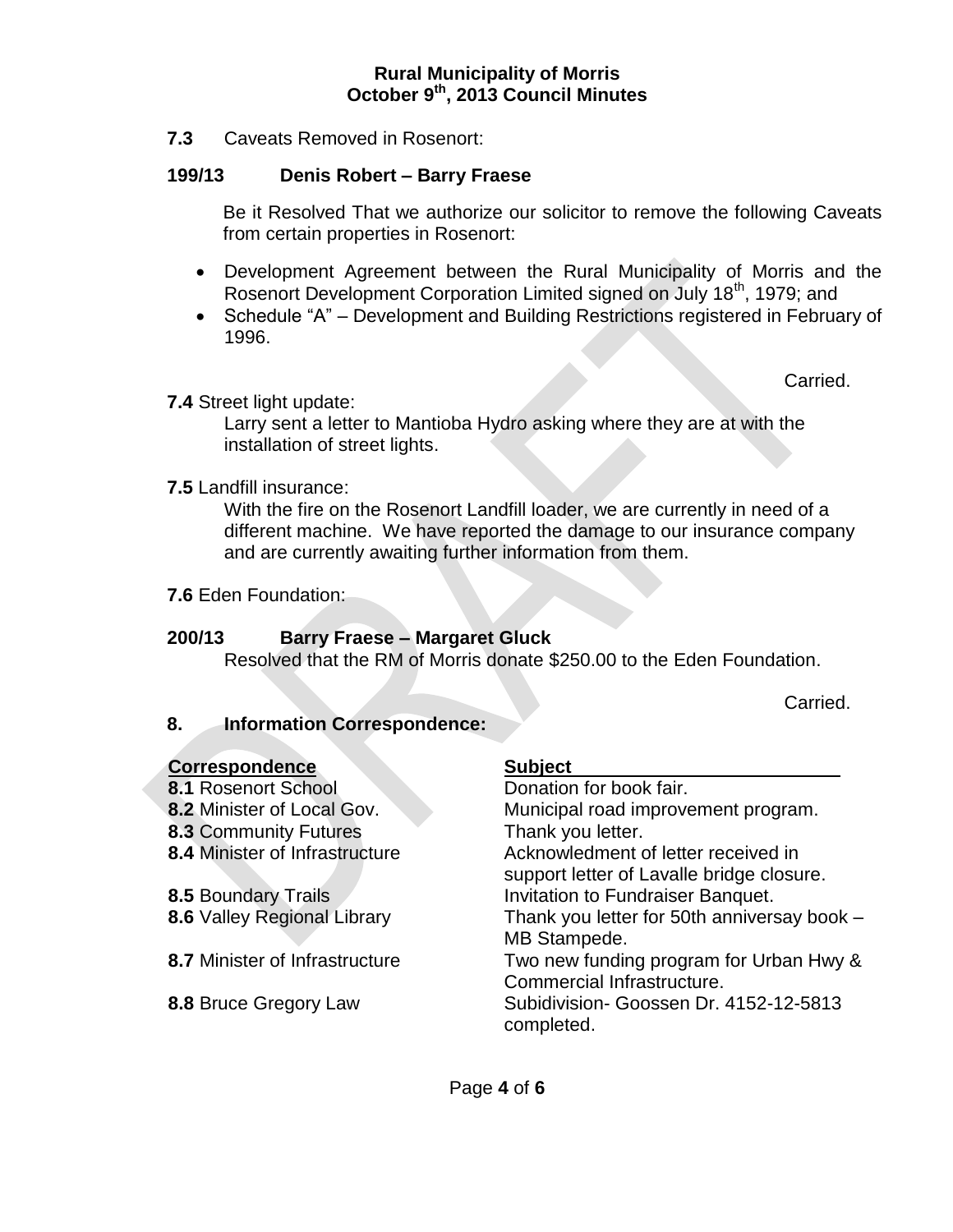| Information Continued.<br><b>Correspondence</b><br>8.9 Minister of Heritage & Officials<br>8.10 James Dube Spraggs Adjusters<br>8.11 MTS Rights of Way | <b>Subject</b><br>Federal Support for Riverside Sewer Project<br><b>Consideration Letter.</b><br>Thiessen's Property Claim File.<br>Application for Rosewood Drive. |
|--------------------------------------------------------------------------------------------------------------------------------------------------------|---------------------------------------------------------------------------------------------------------------------------------------------------------------------|
| Mervin Dueck - Brad Coulombe.<br>201/13<br>Resolved that the RM of Morris sign the MTS Right of Way Application File No.<br>9106860 for Rosewood Dr.   |                                                                                                                                                                     |
|                                                                                                                                                        | Carried.                                                                                                                                                            |
| <b>8.13 AMM</b>                                                                                                                                        | Registration for wokshop                                                                                                                                            |
| 8.14 Community Futures Triple R                                                                                                                        | <b>Community Development Report</b>                                                                                                                                 |
| 8.15 Way to Go Consulting                                                                                                                              | Senior Election Officer services. Larry to get<br>more information.                                                                                                 |
| <b>8.16 Dale Air Services</b>                                                                                                                          | Letter of concern to the Province re: closure<br>of PTH 23 bridge.                                                                                                  |
| 8.17 Community Plannning                                                                                                                               | 4152-13-7120 - Tobacco Creek subdivison<br>conditionally approved.                                                                                                  |
| 8.18 MB Hydro                                                                                                                                          | <b>Office Closure Notice</b>                                                                                                                                        |
| 8.19 Community Planning                                                                                                                                | 4152-13-7171 - Mary Sawatzky Subdivision                                                                                                                            |
|                                                                                                                                                        | <b>Resolution for November Council.</b>                                                                                                                             |
| 8.20 RM of Piney                                                                                                                                       | A Port in the Storm funding                                                                                                                                         |
| 8.21 Morris Curling Club                                                                                                                               | Partnership request. Invite them to Public<br>Works on September 28 <sup>th</sup> , 2013.                                                                           |
|                                                                                                                                                        | Minor Water Works Licenses - Resolution                                                                                                                             |
| 8.22 RM of Morris of Piney                                                                                                                             |                                                                                                                                                                     |
|                                                                                                                                                        | request from RM's<br>4152-13-7178 - Border Genetics Subidivision                                                                                                    |
| 8.23 Community Planning                                                                                                                                | <b>Resolution for November Council.</b>                                                                                                                             |
|                                                                                                                                                        |                                                                                                                                                                     |

# **9. In Camera:**

## **202/13 Brad Coulombe – Stan Siemens**

Be it resolved that Council go in camera to discuss a personnel matter.

Carried**.**

# **203/13 Stan Siemens – Denis Robert**

Be it resolved that Council return to public meeting.

Carried.